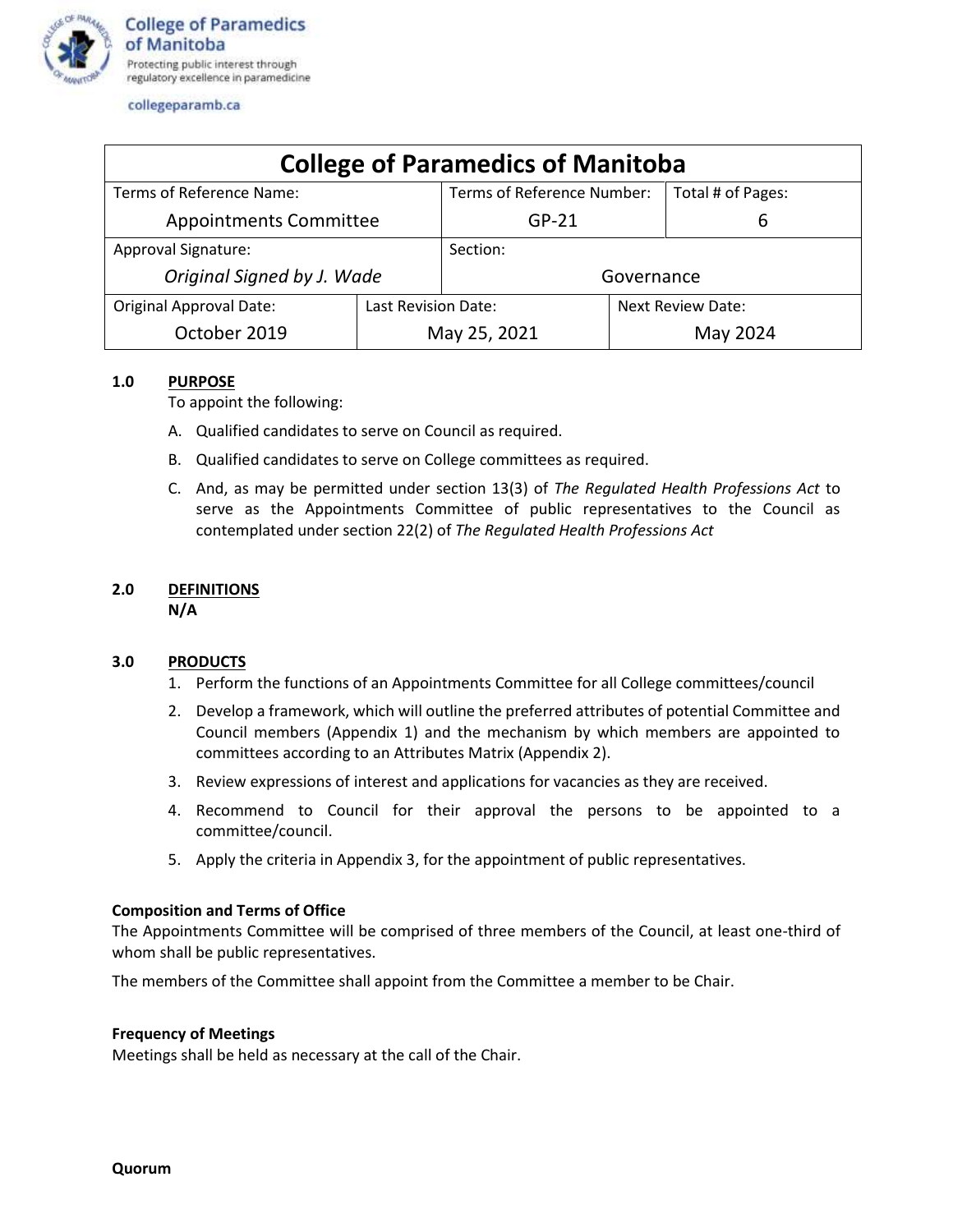#### collegeparamb.ca

Quorum for the Committee shall be all Committee members.

#### **Accountability**

The Appointments Committee reports directly to Council.

#### **Resources**

Support to the Appointments Committee is provided by the Executive Director/Registrar and by the College Executive Assistant.

#### **Date**:

October 2019

January 2020

May 25, 2021

#### **Appendices**

Appendix 1 – Attributes for Committee Appointments

Appendix 2 – Attributes Matrix to be Used for Council/Committee Appointments

Appendix 3 – Criteria for Public Representatives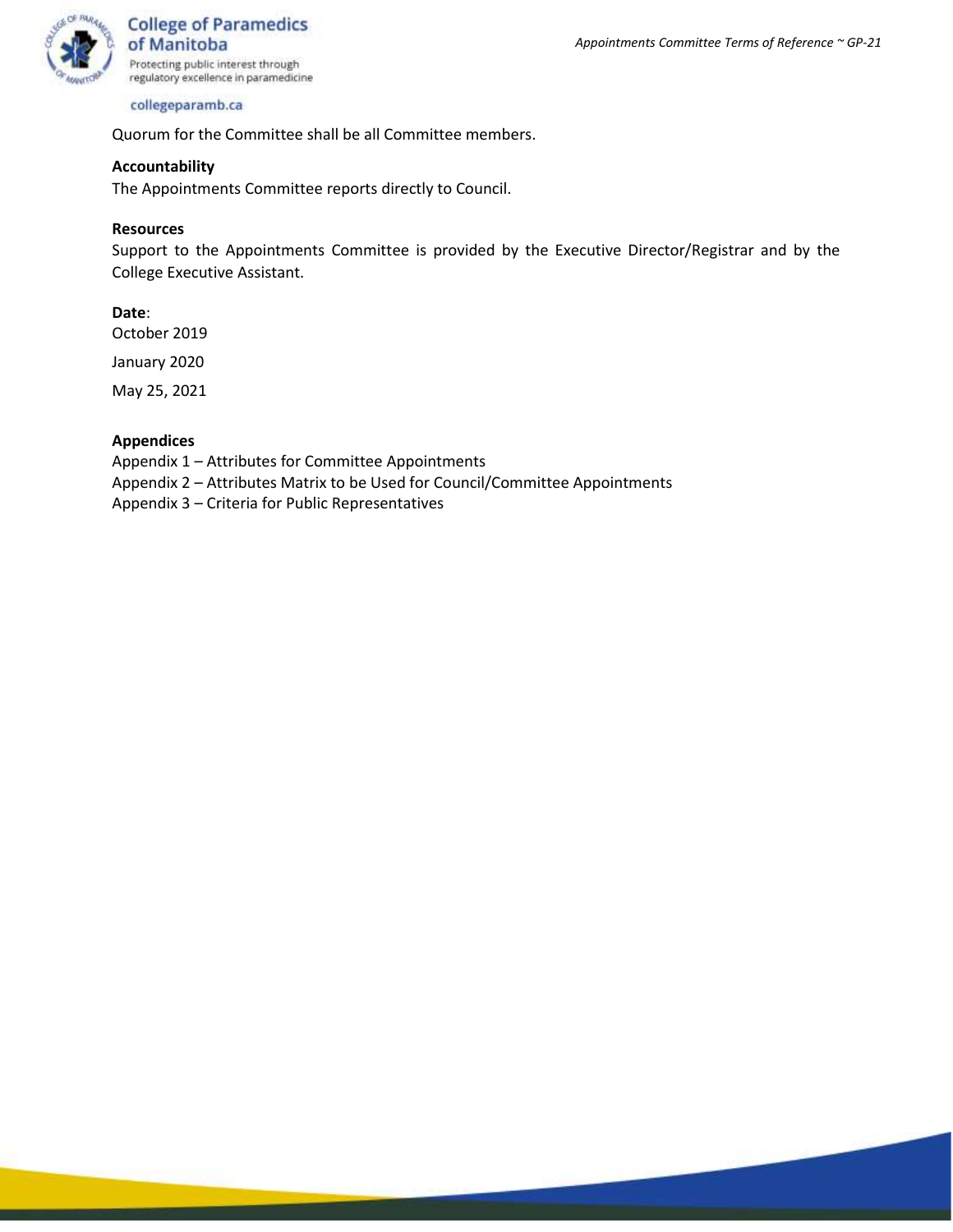

**College of Paramedics** of Manitoba Protecting public interest through regulatory excellence in paramedicine

collegeparamb.ca

# **Appendix 1 - Attributes for Committee Appointments**

### **College Committees**

**Investigations** 

Experience In:

- Industry specific knowledge
- Human Resource Management/Leadership
- Performance Management experience
- Risk Management Experience
- Investigations
- Quality/Evaluation
- Patient Safety/Human Factors theory
- Confidential group decision making

#### Inquiry

Experience In:

- Industry specific knowledge
- Human Resource Management/Leadership
- Quasi-judicial processes
- Risk Management Experience
- Quality/Evaluation
- Patient Safety/Human Factors theory
- Decision Making and application of ethical perspective

#### Continuing Competency

Experience In:

- Industry specific knowledge
- Education/Principles Adult Education
- Quality improvement
- Professional development
- Legislative requirements

#### **Registration**

Experience In:

- Business Management
- Industry specific knowledge
- Human Resource Management/Leadership
- Council/Board service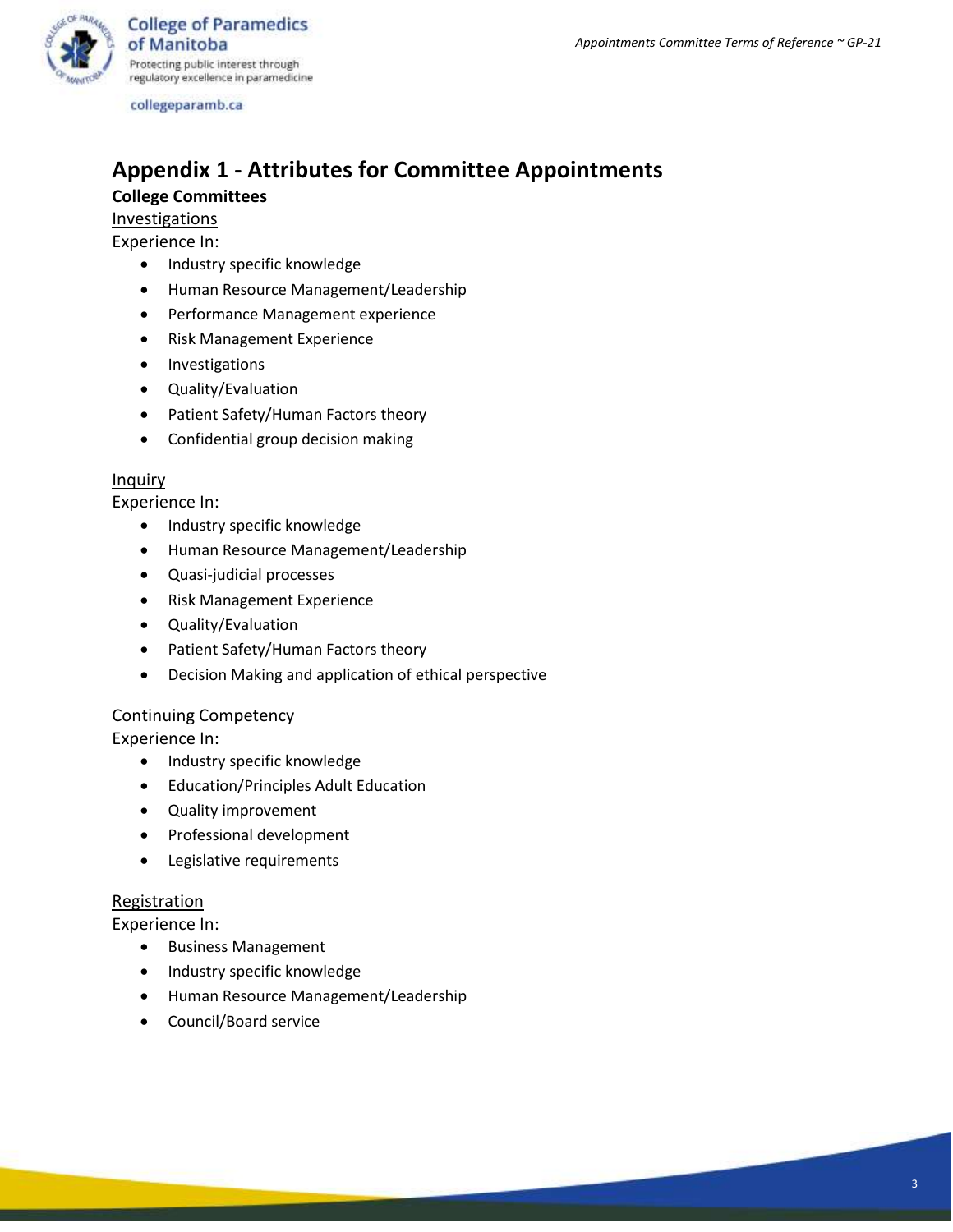

collegeparamb.ca

### Education Approval

Experience In:

- Industry specific knowledge
- Education Experience
- Quality
- Communication
- Ethics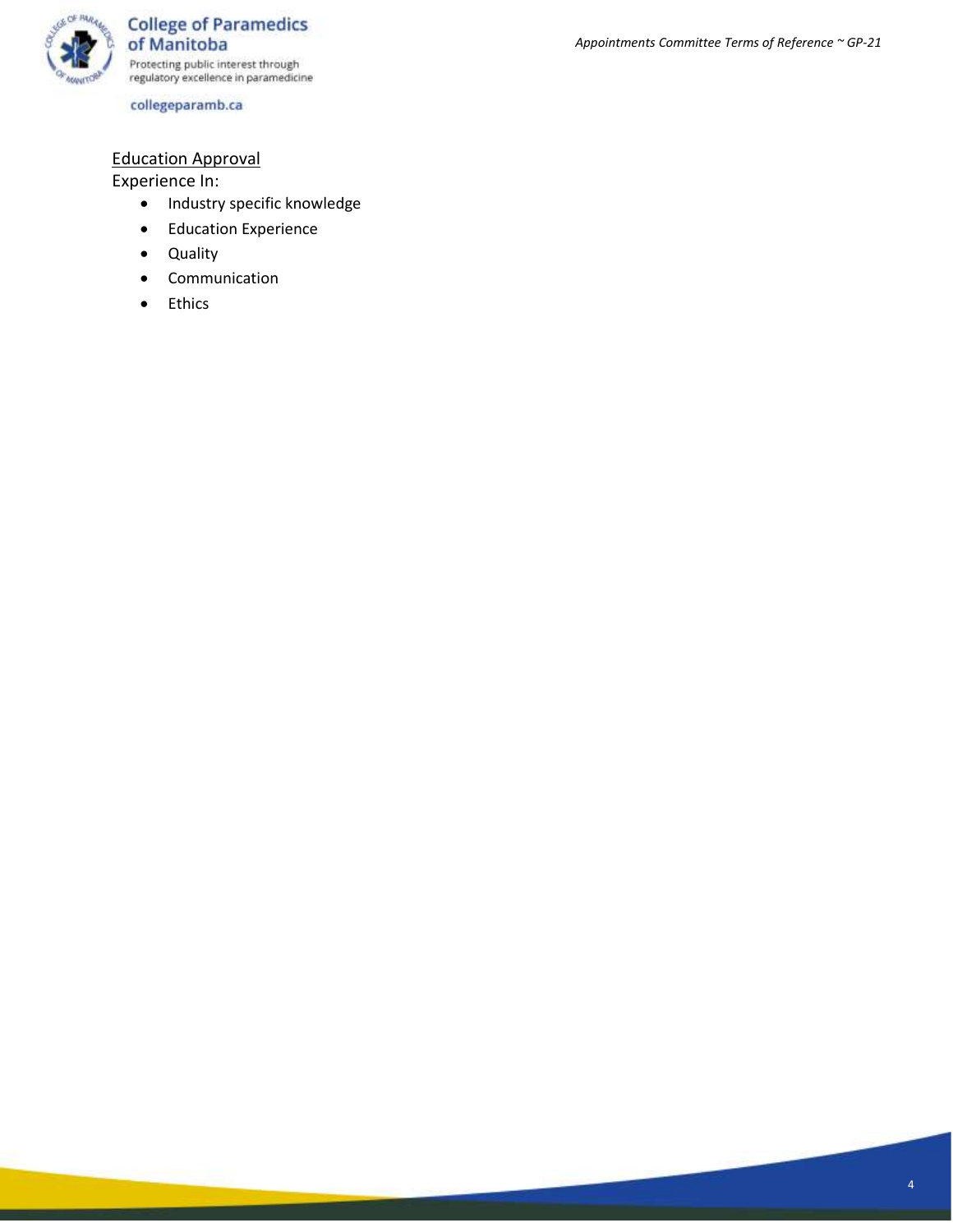

*Appointments Committee Terms of Reference ~ GP-21*

collegeparamb.ca

## **Appendix 2 - Attributes Matrix**

#### **CPMB Attributes Matrix**

| <b>Appointment Committee Member:</b><br>Date:                         |                                                                        |  |  |  |  |  |  |            |  |  |  |  |  |  |  |  |                       |  |  |  |  |  |
|-----------------------------------------------------------------------|------------------------------------------------------------------------|--|--|--|--|--|--|------------|--|--|--|--|--|--|--|--|-----------------------|--|--|--|--|--|
|                                                                       | <b>PROFILE INFORMATION</b>                                             |  |  |  |  |  |  | EXPERIENCE |  |  |  |  |  |  |  |  | REQUIRED COMPETENCIES |  |  |  |  |  |
| <b>CANDIDATE NAMES</b>                                                |                                                                        |  |  |  |  |  |  |            |  |  |  |  |  |  |  |  |                       |  |  |  |  |  |
|                                                                       |                                                                        |  |  |  |  |  |  |            |  |  |  |  |  |  |  |  |                       |  |  |  |  |  |
|                                                                       |                                                                        |  |  |  |  |  |  |            |  |  |  |  |  |  |  |  |                       |  |  |  |  |  |
|                                                                       |                                                                        |  |  |  |  |  |  |            |  |  |  |  |  |  |  |  |                       |  |  |  |  |  |
|                                                                       |                                                                        |  |  |  |  |  |  |            |  |  |  |  |  |  |  |  |                       |  |  |  |  |  |
|                                                                       |                                                                        |  |  |  |  |  |  |            |  |  |  |  |  |  |  |  |                       |  |  |  |  |  |
|                                                                       |                                                                        |  |  |  |  |  |  |            |  |  |  |  |  |  |  |  |                       |  |  |  |  |  |
|                                                                       |                                                                        |  |  |  |  |  |  |            |  |  |  |  |  |  |  |  |                       |  |  |  |  |  |
|                                                                       |                                                                        |  |  |  |  |  |  |            |  |  |  |  |  |  |  |  |                       |  |  |  |  |  |
|                                                                       |                                                                        |  |  |  |  |  |  |            |  |  |  |  |  |  |  |  |                       |  |  |  |  |  |
|                                                                       |                                                                        |  |  |  |  |  |  |            |  |  |  |  |  |  |  |  |                       |  |  |  |  |  |
|                                                                       |                                                                        |  |  |  |  |  |  |            |  |  |  |  |  |  |  |  |                       |  |  |  |  |  |
|                                                                       |                                                                        |  |  |  |  |  |  |            |  |  |  |  |  |  |  |  |                       |  |  |  |  |  |
|                                                                       |                                                                        |  |  |  |  |  |  |            |  |  |  |  |  |  |  |  |                       |  |  |  |  |  |
|                                                                       |                                                                        |  |  |  |  |  |  |            |  |  |  |  |  |  |  |  |                       |  |  |  |  |  |
|                                                                       |                                                                        |  |  |  |  |  |  |            |  |  |  |  |  |  |  |  |                       |  |  |  |  |  |
|                                                                       |                                                                        |  |  |  |  |  |  |            |  |  |  |  |  |  |  |  |                       |  |  |  |  |  |
| 3 - Exceeds; 2 - Fully Meets<br>1 - Parielly Meets; G - Does Not Meet |                                                                        |  |  |  |  |  |  |            |  |  |  |  |  |  |  |  |                       |  |  |  |  |  |
|                                                                       | "Scaring applies to Experience and Required Competencies sections andy |  |  |  |  |  |  |            |  |  |  |  |  |  |  |  |                       |  |  |  |  |  |